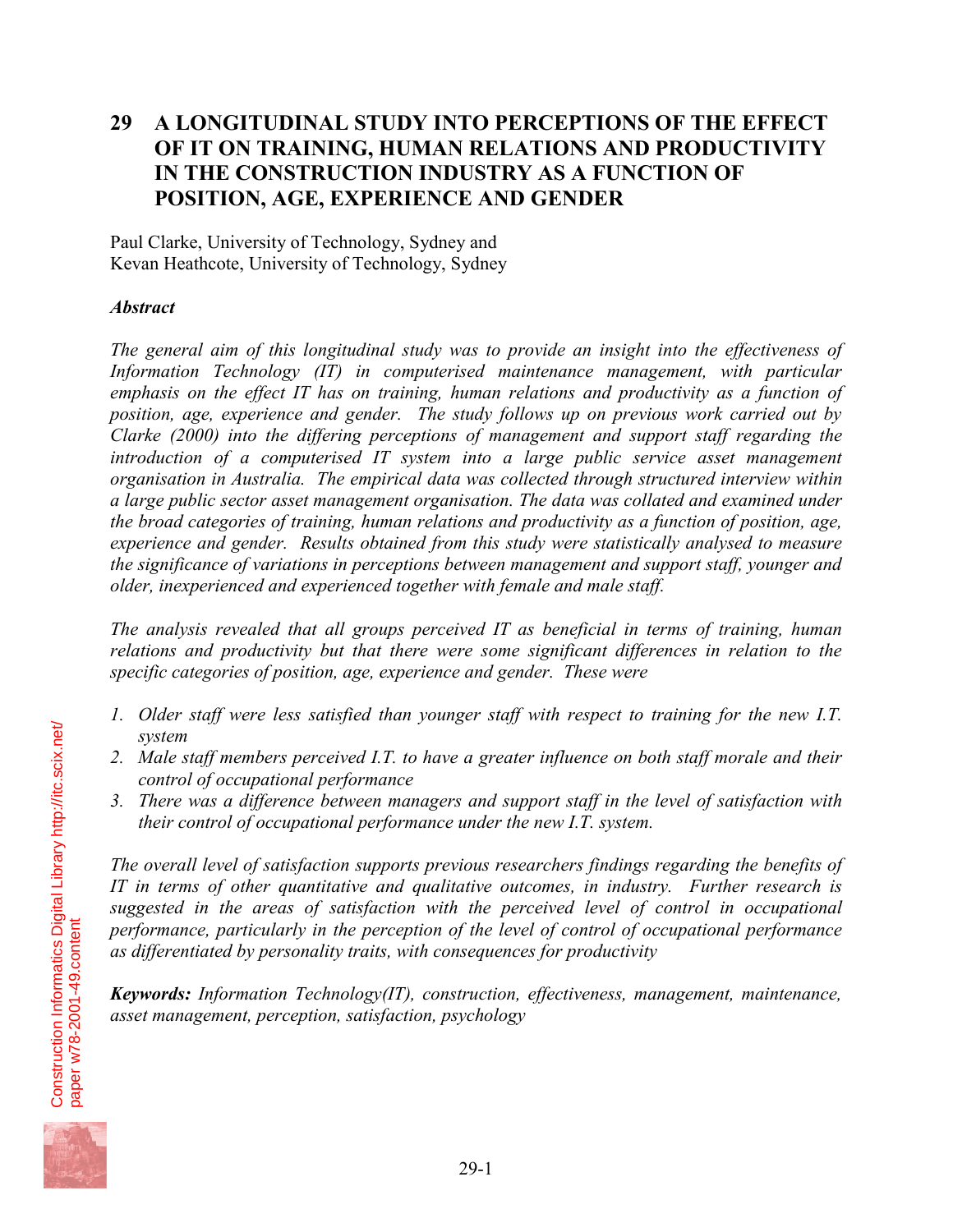#### **INTRODUCTION**

Information Technology is considered by researchers and practitioners to be extremely useful in terms of increasing both quantitative and qualitative outcomes (Mathews, 1994). Mathews identified IT as being the fifth paradigm shift in the industrial revolution. "Information technology is having pervasive effects throughout the economy that are entirely analogous to the previous paradigm shift" (Mathews, 1999, p.84). This paradigm shift has resulted in the transformation of a plethora of existing organisations within the building construction industry. Mathews purports most programs of organisational change end up in failures. Bodi states that, "there is a gap in the training market in terms of providing a conceptual understanding of systems and how to use them for the organisations benefit" (Bodi. 1987, p.7). Bodi further states that, " A poor interface may undermine an otherwise well-designed job" (Bodi, 1987, p.13). Coleman and Joseph purport that educational institutions, in Australia, are criticised for failing to have a high commitment to training (Coleman & Joseph, 1986). This study focuses on a number of evaluative aspect of IT's implementation, namely the phenomenological perspectives of asset managers and support staff, younger and older subjects, inexperienced and experienced staff together with female and male subjects in relation to effects of IT on training, human relations and productivity in terms of both qualitative and quantitative outcomes. Lansbury purported that in order to optimise IT's benefits for staff effective planning, consultation and implementation by management in co-operation with other employees is necessary (Lansbury, 1986). Gately, suggested a polarisation of skill levels would occur, as a result of the implementation of IT, in an investigation of banking, retailing and data processing (Gately, 1984). Chishti, Martin and Jacoby claim, in a study of IT's effects on a diverse range of Australian companies, that a "negative effect on the mental health and morale of employees was reported by a noticeable percentage of respondents" (Chishti et al, 1997, p.11). This claim supports the 'resistance to change' theories because organisational change may force managers and support staff, alike, to move from their comfort zone and may impact on their mental health (Lansbury, 1983). These results could, potentially, have an impact upon morale within the building construction industry, also, if the results were generalised. This study aims to identify any trends that occur between the groups, as categorized by position, age, experience and gender. These trends, if they are evident, may lead to other research topics in fundamentally important areas to building and construction, with regard to IT

# **METHODOLOGY**

The aim of this study was to identify trends in such fundamental phenomenological facets as efficiency of training in Information Technology (IT), effects of training for IT on human relations in the work place, perceived effect of IT productivity, as functions of position within the organization, age, experience and gender. Data used was collected during the study by Clarke  $\&$ al, (1999).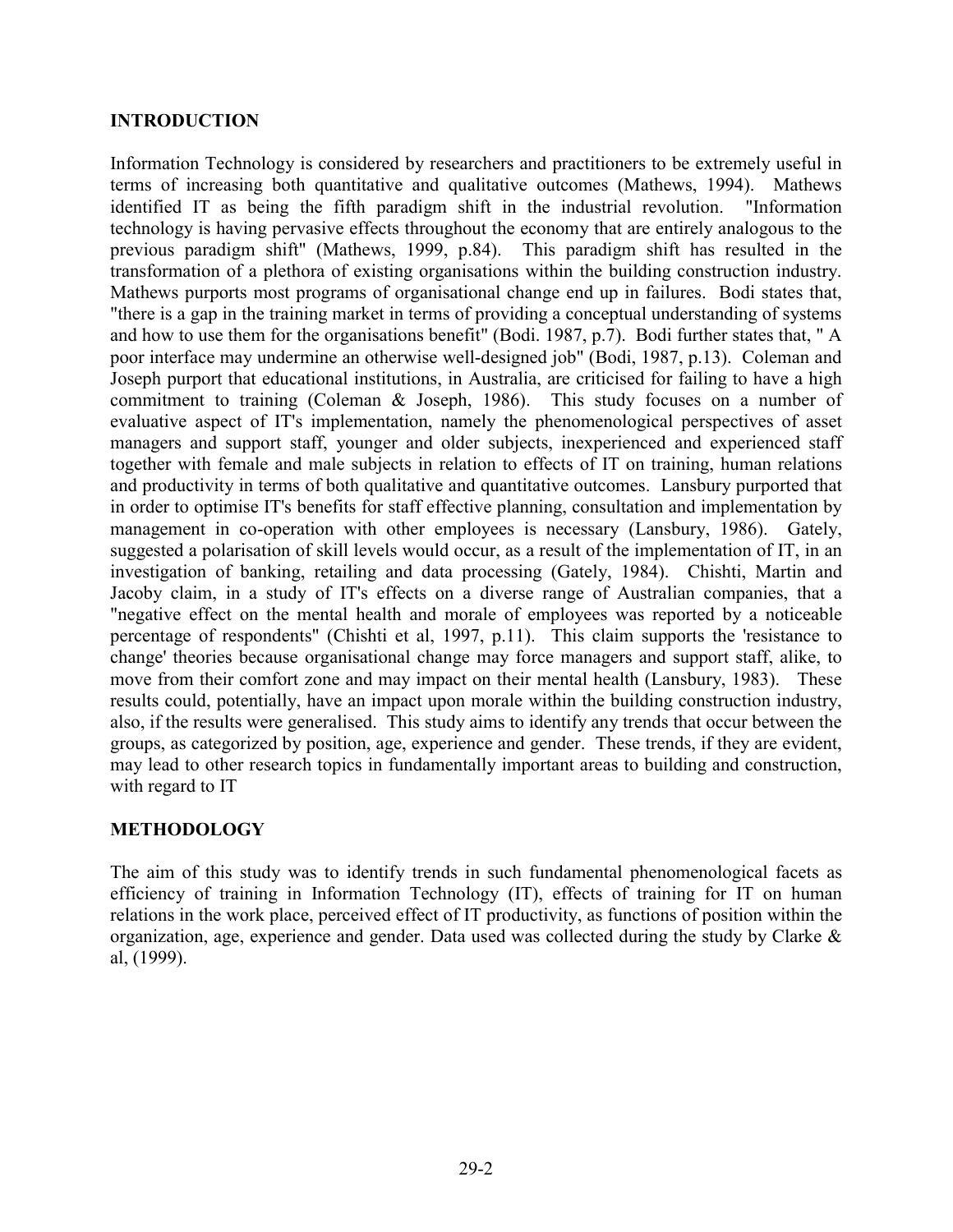The data collected in the 1999 study was categorised into the broad headings of training, human relations and productivity and was then differentiated by position, age, experience and gender. Where the positions were either asset managers or support/ancillary staff and subjects with age of 40 years or greater were categorised as being older subjects, whilst subjects with at least ten years of experience of more were considered experienced. The study, by Clarke et al (1999) developed a framework technique together with procedures for statistical analysis that have been utilized in this study.

# **Subjects**

The fifty five participants used in this study were the same subjects utilized in the Clarke, 2000 study (N=55). Participants were randomly selected from a computerised maintenance management environment within a large public sector asset management organization.

# **Materials**

The materials used in this study were adopted from the previous study by Clarke and included the use of a questionnaire designed to examine training, human relations and productivity as a function of IT, utilising a Likert type scale in addition to dichotomous response and short answer type questions as well as a structured interview.

# **Procedure**

The procedure adopted to collect the data for the Clarke, 2000 study was that participants were briefed on the background to the study and were then invited to complete the questionnaire individually, followed by a structured interview administered by one of the two researchers.

A Lickert scale ranging from 1 (Strongly Disagree) to 5 (Strongly Agree) was used to indicate satisfaction with the following seven psychological indicators, categorised into groups of training, human relations and productivity.

| $\bullet$ | Training               | Satisfaction with Existing Training<br>Perceived Effect on Future Training                               |
|-----------|------------------------|----------------------------------------------------------------------------------------------------------|
| $\bullet$ | <b>Human Relations</b> | Effect on Office Morale<br>Perceived Effect on Control of Occupational Performance<br>Fear of Redundancy |
| $\bullet$ | Productivity           | Perceptions of Quality of Service<br>Perceptions of Level of Output                                      |

## **RESULTS**

## **Differentiation by Staff Position**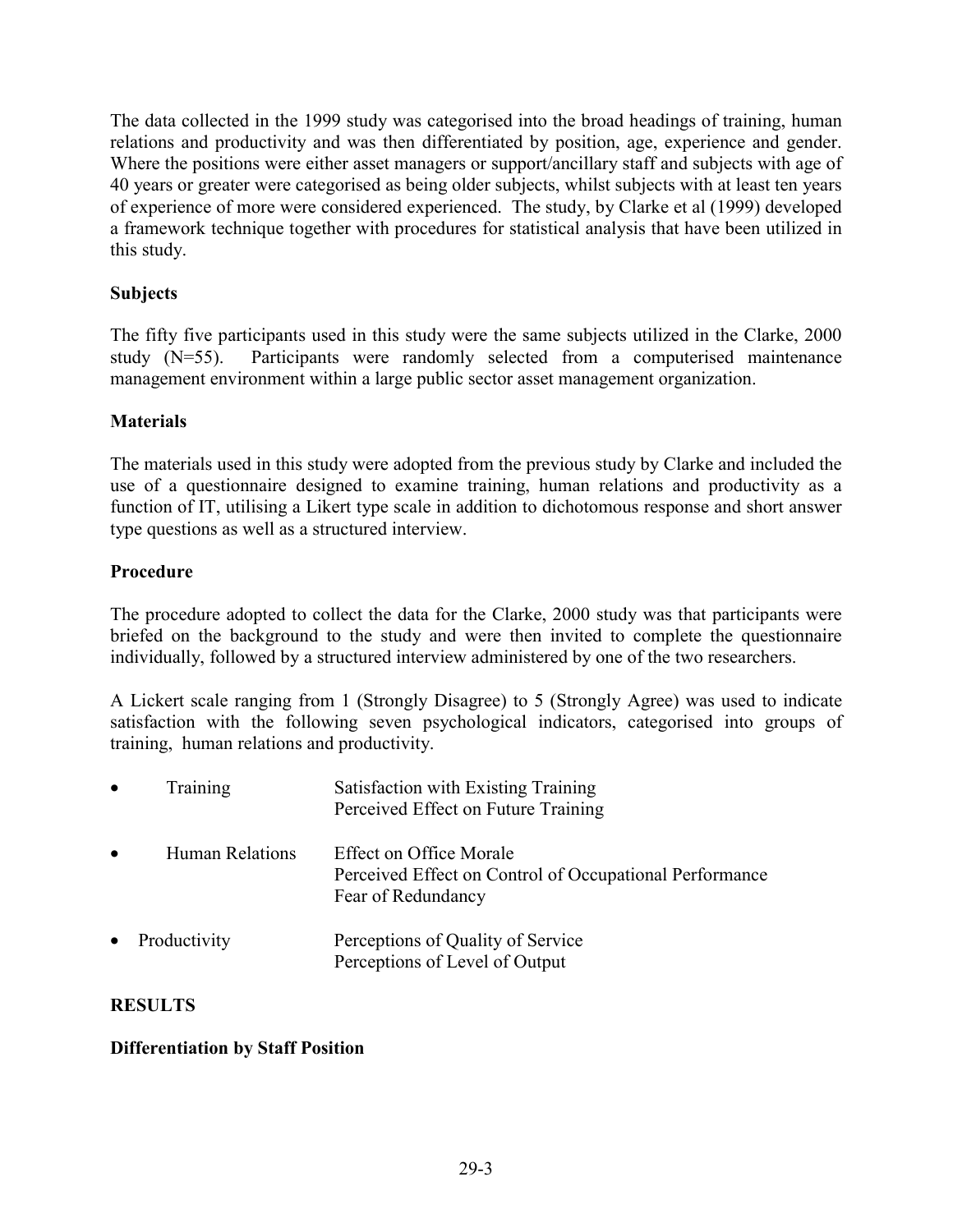Data collected from the Clarke (2000) study concerning training, human relations and productivity as a function of IT was re-analysed to differentiate responses in terms of the functional responsibilities of the people sampled.

The two categories of staff used as subjects were asset managers and support staff. Of the sample of 57, 18 (37%) were asset managers and 39 (63%) were support staff. The results are shown in Table 1 .

| <b>Psychological Indicators</b>            | <b>Asset</b><br><b>Managers</b><br><b>Mean</b><br>Rating | <b>Support</b><br><b>Staff</b><br>Mean<br><b>Rating</b> | <b>Students</b><br>t Value | p<br>Value |
|--------------------------------------------|----------------------------------------------------------|---------------------------------------------------------|----------------------------|------------|
| <b>Satisfaction With Existing Training</b> | 2.89                                                     | 2.95                                                    | 0.217                      | 0.83       |
| Perceived Effect on Future Training of     | 2.89                                                     | 2.95                                                    | 0.194                      | 0.85       |
| <b>Introduction of New IT System</b>       |                                                          |                                                         |                            |            |
| <b>Effect on Office Morale</b>             | 3.00                                                     | 2.95                                                    | 0.201                      | 0.84       |
| Perceived Control in Occupational          | 4.00                                                     | 3.47                                                    | 2.151                      | 0.05       |
| Performance                                |                                                          |                                                         |                            |            |
| <b>Fear of Redundancy</b>                  | 3.11                                                     | 3.39                                                    | 0.94                       | 0.35       |
| <b>Perceptions of Quality of Service</b>   | 3.67                                                     | 3.54                                                    | 0.38                       | 0.70       |
| <b>Perceptions of Level of Output</b>      | 3.78                                                     | 3.56                                                    | 0.63                       | 0.53       |

## **Table 1 – Perceptions of Staff as Differentiated by Staff position**

#### **Differentiation by Age**

Results of the analysis, in this study, of data collected concerning training, human relations and productivity as a function of IT and as differentiated by age are shown in Table 2 below. The differentiation with age assumes that a person less than 40 years is categorized as being young and a person equal to or greater than 40 years of age is categorized a being old, for the purposes of this study. Of the sample of 57 subjects, 23 (42%) were in the young category and 32 (58%) were in the old category (2 unknown).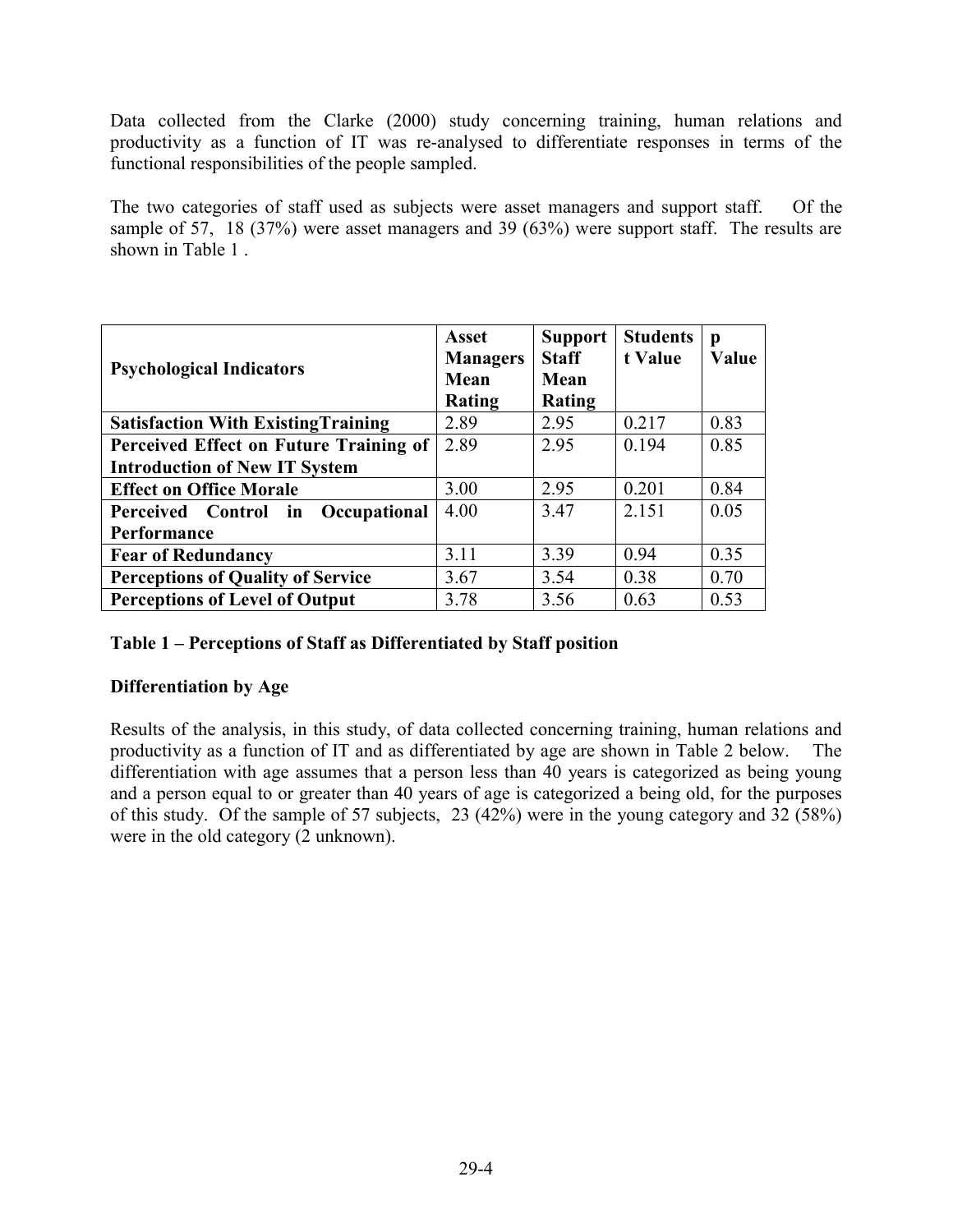| <b>Psychological Indicators</b>            | Younger         | Older           | <b>Students</b> | p      |
|--------------------------------------------|-----------------|-----------------|-----------------|--------|
|                                            | <b>Subjects</b> | <b>Subjects</b> | t Value         | Value  |
| <b>Satisfaction With Existing Training</b> | 3.48            | 2.63            | 0.715           | < 0.05 |
| Perceived Effect on Future Training of     | 2.96            | 2.94            | 0.065           | 0.95   |
| <b>Introduction of New IT System</b>       |                 |                 |                 |        |
| <b>Effect on Office Morale</b>             | 2.91            | 2.97            | 0.23            | 0.82   |
| Perceived Control in<br>Occupational       | 3.48            | 3.72            | 0.98            | 0.33   |
| Performance                                |                 |                 |                 |        |
| <b>Fear of Redundancy</b>                  | 3.52            | 3.19            | 1.18            | 0.24   |
| <b>Perceptions of Quality of Service</b>   | 3.52            | 3.75            | 0.74            | 0.46   |
| <b>Perceptions of Level of Output</b>      | 3.56            | 3.63            | 0.18            | 0.86   |

#### **Table 2 – Perceptions of Staff as Differentiated by Age**

## **Differentiation by Experience**

Results of the analysis, in this study, of data collected concerning training, human relations and productivity as a function of IT and as differentiated by experience are shown below. Experience is based on a minimum of ten years, so the subjects with ten years experience or more are considered to be experienced while those with less than ten years experience are considered inexperienced. Of the sample of 57 subjects, 36 (65%) were inexperienced and 19 (35%) were experienced (2 unknown).

| <b>Psychological Indicators</b>                  | Inexperienced<br><b>Subjects</b> | <b>Experienced</b><br><b>Subjects</b> | <b>Students</b><br>t Value | p<br>Value |
|--------------------------------------------------|----------------------------------|---------------------------------------|----------------------------|------------|
| With<br><b>Satisfaction</b>                      | 3.03                             | 2.33                                  | 1.67                       | 0.10       |
| <b>ExistingTraining</b>                          |                                  |                                       |                            |            |
| Perceived Effect on Future                       | 2.94                             | 2.90                                  | 0.16                       | 0.87       |
| Training of Introduction of                      |                                  |                                       |                            |            |
| <b>New IT System</b>                             |                                  |                                       |                            |            |
| <b>Effect on Office Morale</b>                   | 2.97                             | 2.95                                  | 0.10                       | 0.92       |
| in<br>Perceived<br>Control                       | 3.61                             | 3.74                                  | 0.49                       | 0.63       |
| <b>Occupational Performance</b>                  |                                  |                                       |                            |            |
| <b>Fear of Redundancy</b>                        | 3.36                             | 3.21                                  | 0.52                       | 0.61       |
| of<br><b>Perceptions</b><br>of<br><b>Quality</b> | 3.69                             | 3.26                                  | 1.33                       | 0.19       |
| <b>Service</b>                                   |                                  |                                       |                            |            |
| <b>Perceptions of Level of Output</b>            | 3.64                             | 3.53                                  | 0.33                       | 0.74       |

#### **Table 3 – Perceptions of Staff as Differentiated by Experience**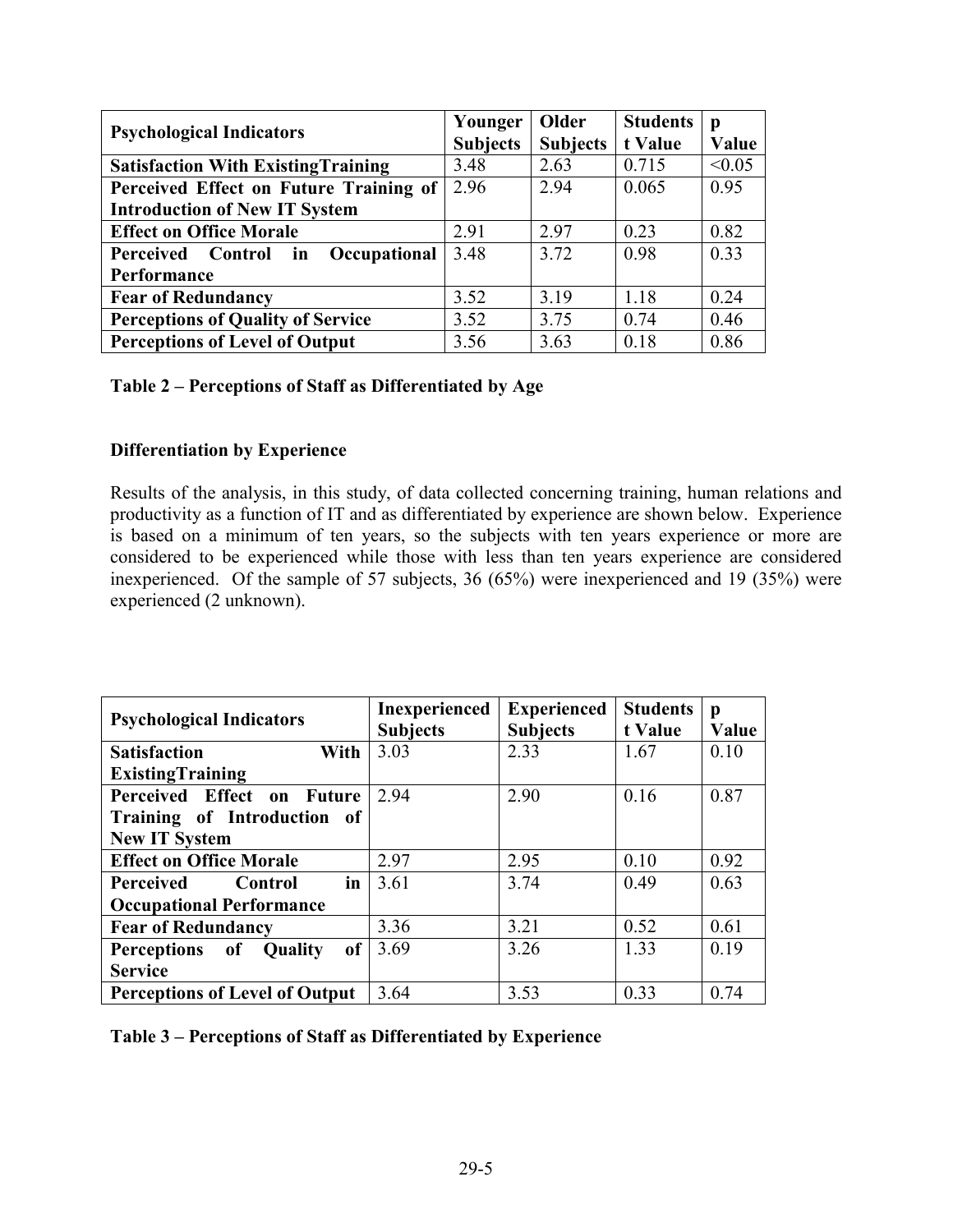# **Differentiation by Gender**

Results of the analysis, in this study, of data collected concerning training, human relations and productivity as a function of IT and as differentiated by gender are shown below. Of the sample of 57, 21 (38%) were female and 34 (62%)were male (2 unknown).

|                                            | Female          | Male            | <b>Students</b> | p      |
|--------------------------------------------|-----------------|-----------------|-----------------|--------|
| <b>Psychological Indicators</b>            | <b>Subjects</b> | <b>Subjects</b> | t Value         | Value  |
| <b>Satisfaction With Existing Training</b> | 3.00            | 2.77            | 0.78            | 0.43   |
| Perceived Effect on Future Training of     | 2.86            | 3.00            | 0.49            | 0.63   |
| <b>Introduction of New IT System</b>       |                 |                 |                 |        |
| <b>Effect on Office Morale</b>             | 2.62            | 3.11            | 2.17            | < 0.05 |
| Perceived Control in<br>Occupational       | 3.29            | 3.79            | 2.01            | < 0.05 |
| Performance                                |                 |                 |                 |        |
| <b>Fear of Redundancy</b>                  | 3.19            | 3.38            | 0.68            | 0.50   |
| <b>Perceptions of Quality of Service</b>   | 3.43            | 3.82            | 1.29            | 0.20   |
| <b>Perceptions of Level of Output</b>      | 3.64            | 3.53            | 0.33            | 0.74   |

# **Table 4 – Perceptions of Staff as Differentiated by Gender**

The significance of the results can be summarized as below, with the psychological indicators grouped into three major areas, Training, Human Relations and Productivity.

| Training            | <b>Psychological Indicators</b>            | <b>Position</b> | Age | <b>Experience</b> | Gender |
|---------------------|--------------------------------------------|-----------------|-----|-------------------|--------|
|                     | <b>Satisfaction</b><br><b>With</b>         | N               | Y   | N                 | N      |
|                     | <b>ExistingTraining</b>                    |                 |     |                   |        |
|                     | Perceived<br><b>Effect</b><br><b>on</b>    | N               | N   | N                 | N      |
|                     | <b>Training</b><br><sub>of</sub><br>Future |                 |     |                   |        |
|                     | Introduction of New IT                     |                 |     |                   |        |
|                     | <b>System</b>                              |                 |     |                   |        |
| Human               | <b>Effect on Office Morale</b>             | N               | N   | N                 | Y      |
| <b>Relations</b>    | <b>Perceived Control</b><br>$\mathbf{in}$  | Y               | N   | N                 | Y      |
|                     | Occupational                               |                 |     |                   |        |
|                     | Performance                                |                 |     |                   |        |
|                     | <b>Fear of Redundancy</b>                  | N               | N   | N                 | N      |
| <b>Productivity</b> | Perceptions of Quality of   N              |                 | N   | N                 | N      |
|                     | <b>Service</b>                             |                 |     |                   |        |
|                     | <b>Perceptions of Level of   N</b>         |                 | N   | N                 | N      |
|                     | Output                                     |                 |     |                   |        |

| Table $5$ – Significance of Four Variables in Study (Y = Significant at 0.05 Level) |  |  |  |
|-------------------------------------------------------------------------------------|--|--|--|
|                                                                                     |  |  |  |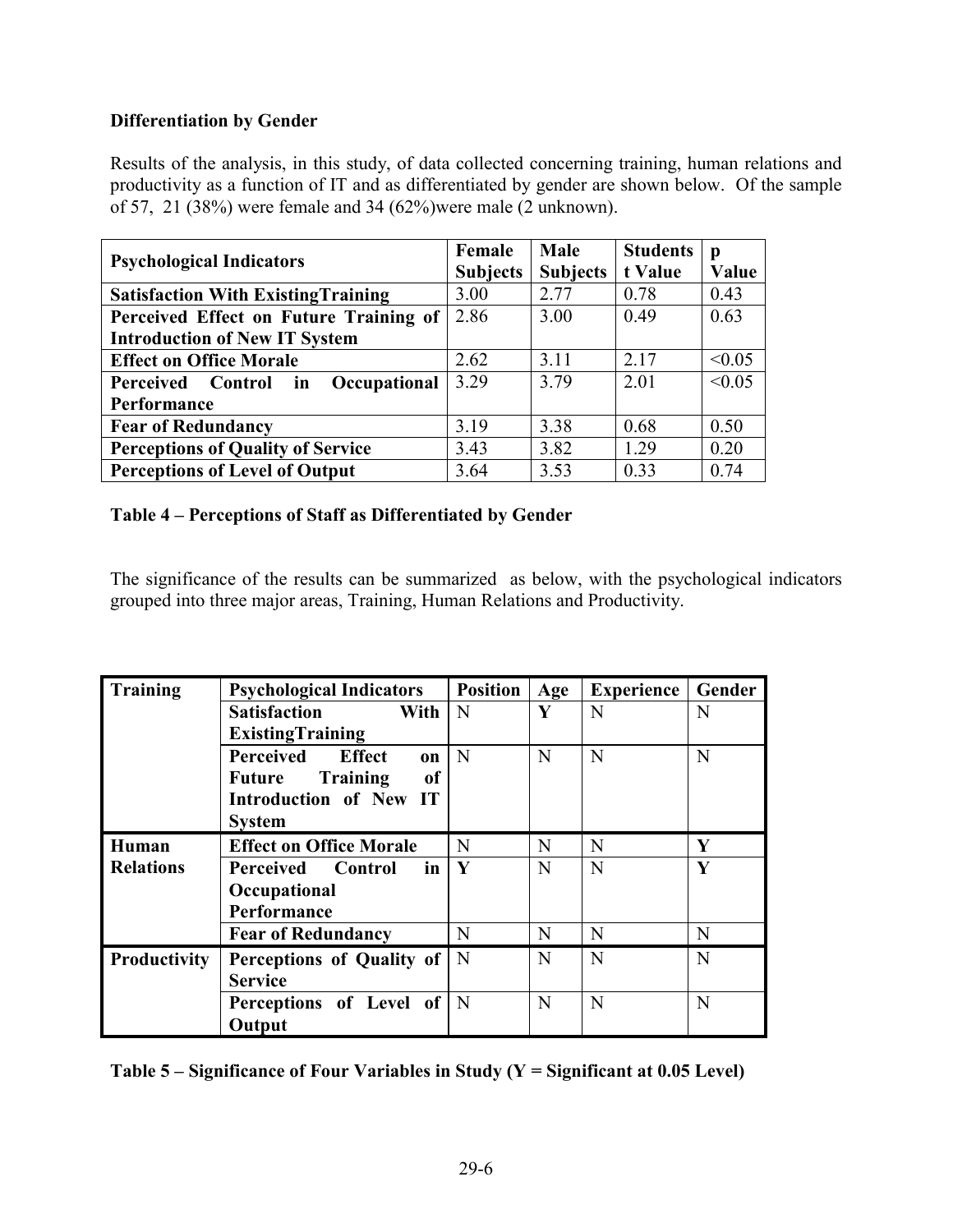## **DISCUSSION**

# **Effect of I.I. on Training**

The overall level of satisfaction with both the existing I.T. system and the staff's perception of its effect on future training was high. In the case of the training given for the introduction of the existing I.T. system there was no difference in response between management and support staff, between experienced and inexperienced staff and between males and females. There was however a statistically significant difference between younger staff members (satisfaction level of 3.48) and older staff members (satisfaction level of 2.63). The difference observed between younger and older subjects may be because younger people accept and adjust to change more readily than older people.

As far as the staff were concerned, their expectations of the effect the I.T. system would have on future training was similar across the four groupings studied.

## **Effect of I.T. on Human Relations**

The introduction of the new I.T. system does not appear to have had an effect on the staff's fear of redundancy, with all four groupings recording similarly high values.

With regard to office morale the female staff members recorded a lower satisfaction level (2.62) than their male counterparts (3.11), and this was found to be statistically significant. There was no distinction between responses with regard to a staff members position, age or experience.

The male staff members also recorded a significantly higher satisfaction level (3.79) regarding the perceived level of control that the new I.T. system gave them when compared to their female colleagues (3.29). Age or experience does not appear to effect this perception of control

## **Effect of I.T. on Productivity**

The overall level of satisfaction amongst the subjects in this study, with regard to the perceived effect of the introduction of the I.T. system on Quality of Service and Level of Output , was high (typically rating over 3.5). There was no discernible difference between the categories of position, age, experience or gender.

## **CONCLUSIONS**

The study carried out by the authors has produced the following conclusions with regard to the effect of the introduction of a new I.T. system into a large organisation working in the construction industry.

- 1. Older staff were less satisfied than younger staff with respect to training for the new I.T. system
- 2. Male staff members perceived I.T. to have a greater influence on both staff morale and their control of occupational performance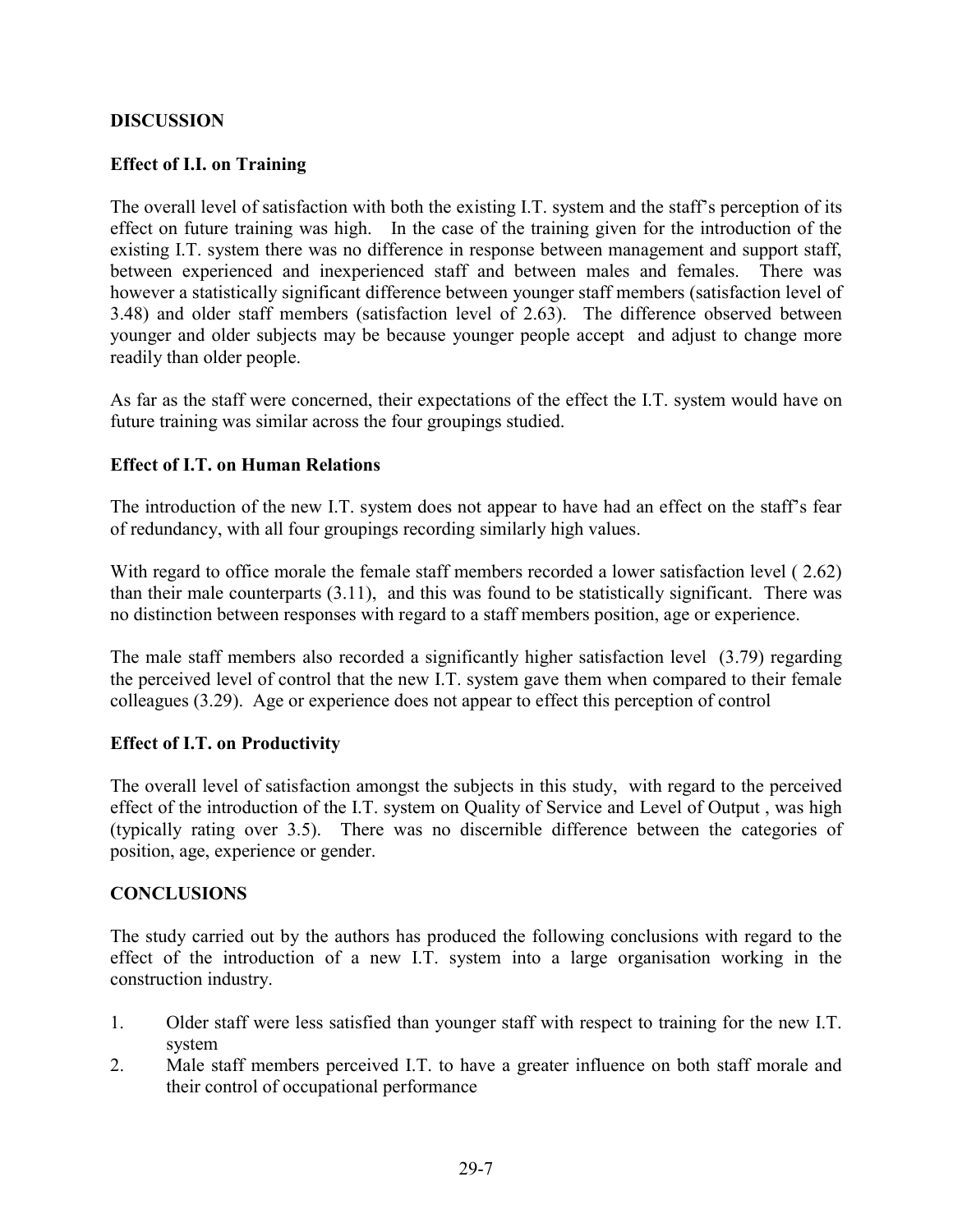3. There was a difference between managers and support staff in the level of satisfaction with their control of occupational performance under the new I.T. system.

The asset management organization studied had recently introduced an IT system that was subject to a staged implementation system involving implementation, involvement, training and development or refinement. Consequently the introduction of the system took a considerable amount of time and in hindsight it would have been preferable to resample after two years , rather than one. The system had not been completely introduced and refined, and further study will be needed to verify these results.

General staff perceptions of IT were reasonably high in terms of training, human relations and productivity. Whilst the level of satisfaction concurs with a multiplicity of previous research findings, the differences identified between the groups warrant further investigation, especially in the areas of satisfaction with training for new IT implementations, level of perceived control in occupational performance, level of quality of service provided and level of output as a result of IT.

The aspect of perceived control in occupational performance was observed to have a statistically significant difference between both managers and support staff and female and male subjects whereas differences in levels of satisfaction with the effects on office morale were only statistically significant between the groups differentiated by gender. The highlighting of this area is considered to be an important outcome of this study and further supports previous research suggesting this is an area that should be subject to further investigation. There is a possibility that perception of control is related to certain characteristics of personality and this could provide a part explanation for the results recorded. In addition there may be gender specific differences influencing perception of control and office morale.

The empirical investigation results analysed in this study revealed a plethora of interesting results principally conforming with the theoretical hypotheses derived from previous research together with most of the results observed in the study by Clarke (2000).

The observed differences between all four groups, differentiated by position, age, experience and gender, of the level of perceived control in occupational performance warrant further investigation as this could be an area of importance in terms of increasing dissatisfaction within the area of human relations within the workplace as a result of IT. It is considered that a great deal of further research is necessary in this area within the construction maintenance management field , particularly concerning the perceived level of control in the work environment.